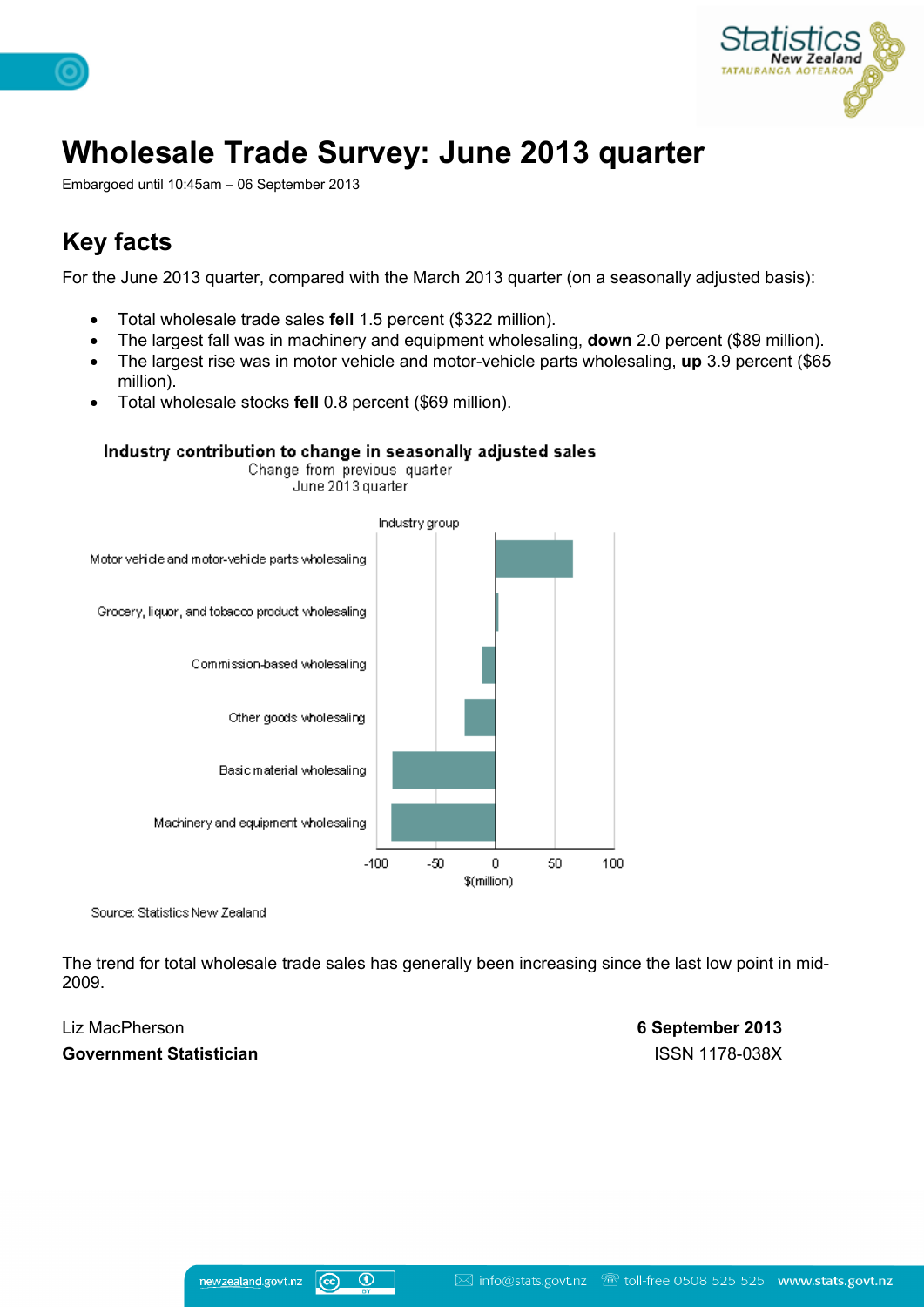### **Commentary**

- [Wholesale](#page-1-0) [sales](#page-1-0) [fall](#page-1-0) [in](#page-1-0) [June](#page-1-0)
- [Total](#page-1-1) [sales](#page-1-1) [trend](#page-1-1)
- [Industry](#page-2-0) [sales](#page-2-0)
- [Stock](#page-5-0) [value](#page-5-0) [shows](#page-5-0) [small](#page-5-0) [rise](#page-5-0)

Sales figures are seasonally adjusted unless otherwise stated. There is no adjustment for changes in price level in this release.

### <span id="page-1-0"></span>**Wholesale sales fall in June**

Total wholesale trade sales fell 1.5 percent (\$322 million) during the June 2013 quarter.



Four industries had lower sales:

- machinery and equipment wholesaling down 2.0 percent (\$89 million)
- basic materials wholesaling down 1.9 percent (\$88 million)
- $\bullet$  other goods wholesaling down 0.8 percent (\$26 million)
- commission-based wholesaling down 2.9 percent (\$11 million).

Two industries had higher sales this quarter:

- motor vehicle and motor-vehicle parts wholesaling up 3.9 percent (\$65 million)
- <span id="page-1-1"></span>grocery, liquor, and tobacco wholesaling – up less than 0.1 percent (\$2.3 million).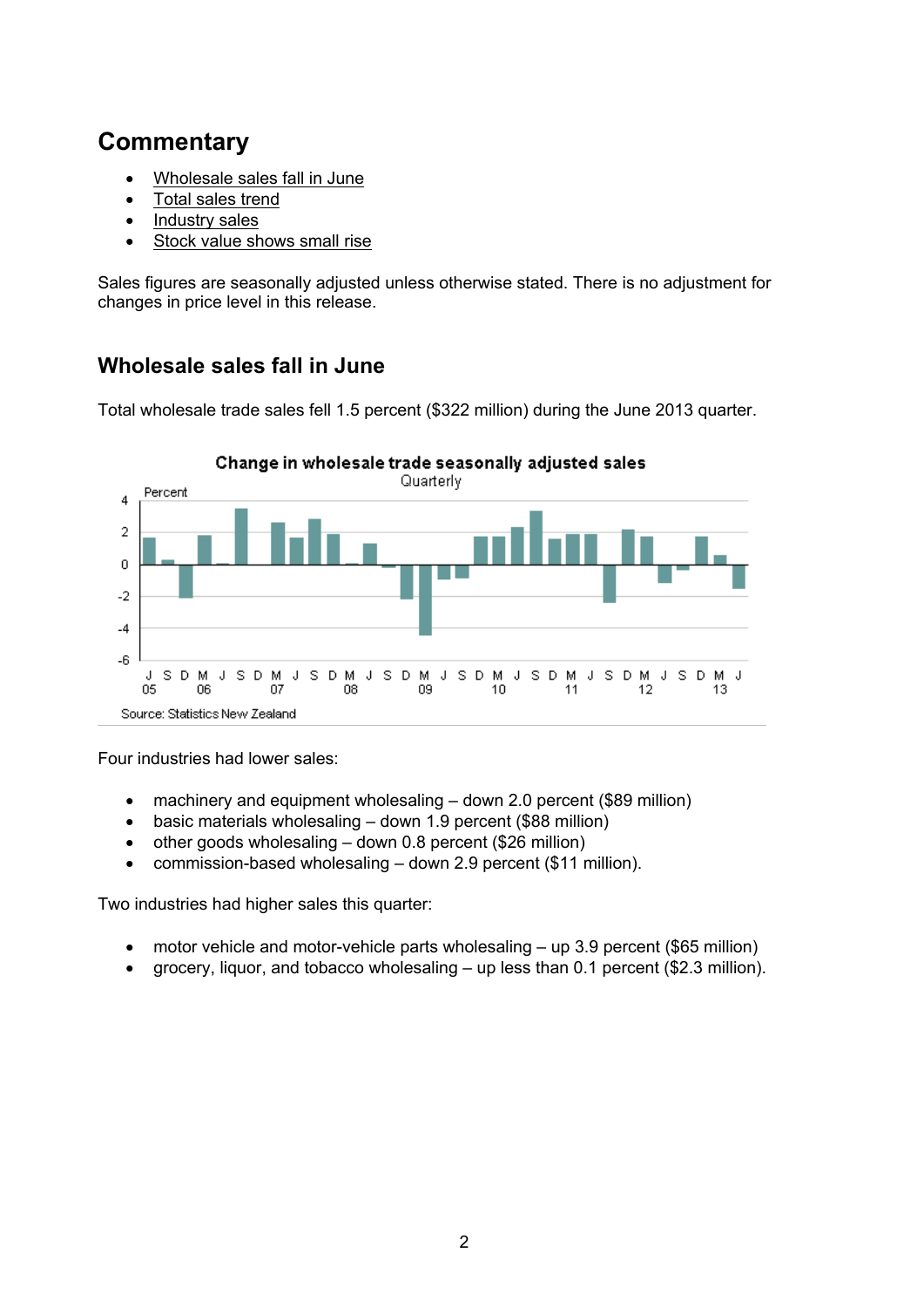### **Total sales trend**

The trend for total wholesale trade sales has generally been increasing since the last low point in mid-2009.



### <span id="page-2-0"></span>**Industry sales**

The following graphs indicate the sales in different wholesaling industries.

Basic materials wholesaling includes businesses that trade in agricultural supplies and products (excluding food), raw materials, and construction supplies.



Machinery and equipment wholesaling includes businesses that trade in consumer electronics, telecommunications equipment, professional and scientific instruments, and agricultural machinery.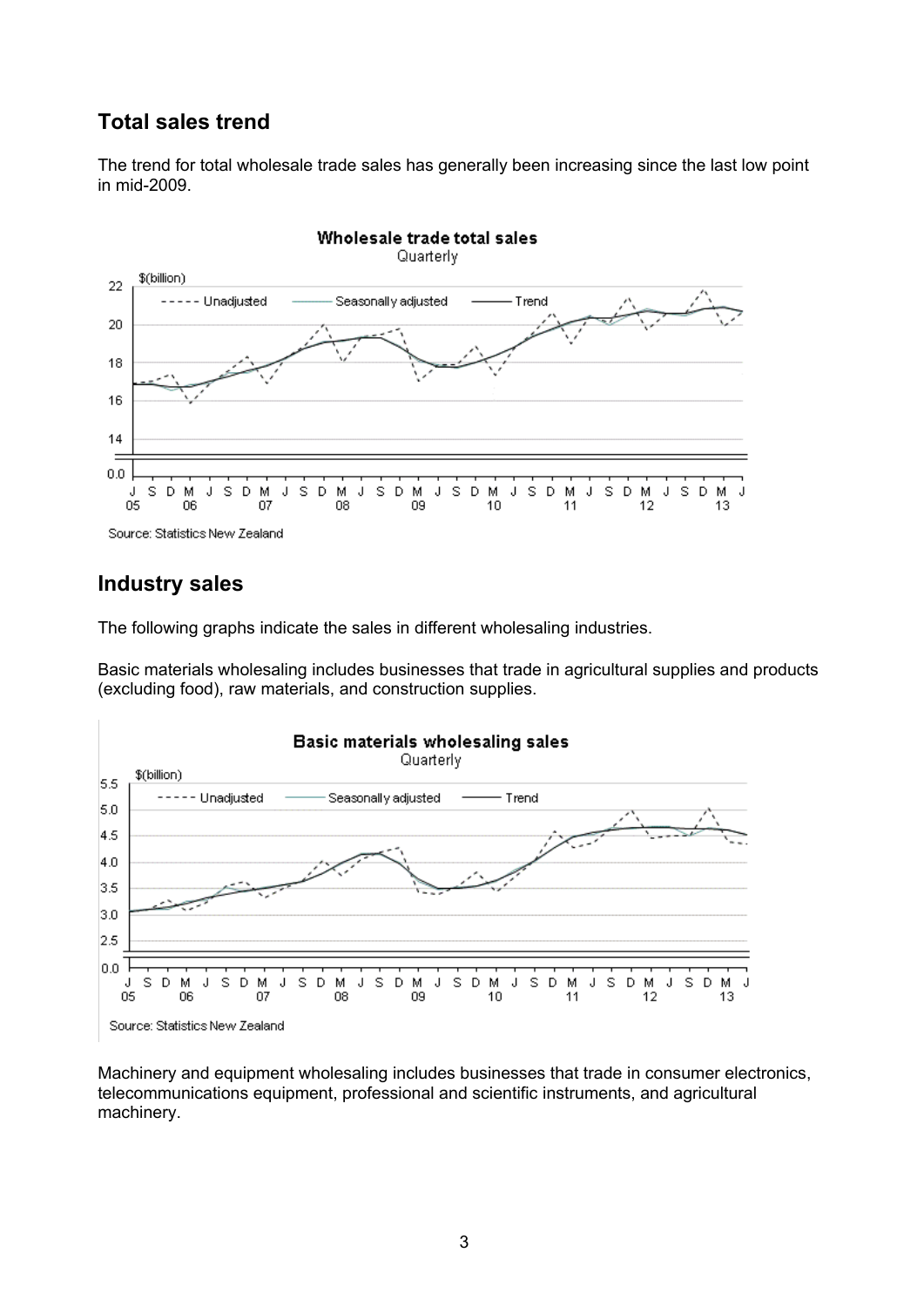

Motor vehicle and motor-vehicle parts wholesaling includes businesses that trade in cars, trucks, and parts.



Grocery, liquor, and tobacco wholesaling includes businesses that trade in processed food, fruit, specialised foods, alcohol, and tobacco.

### Motor vehicle and motor-vehicle parts wholesaling sales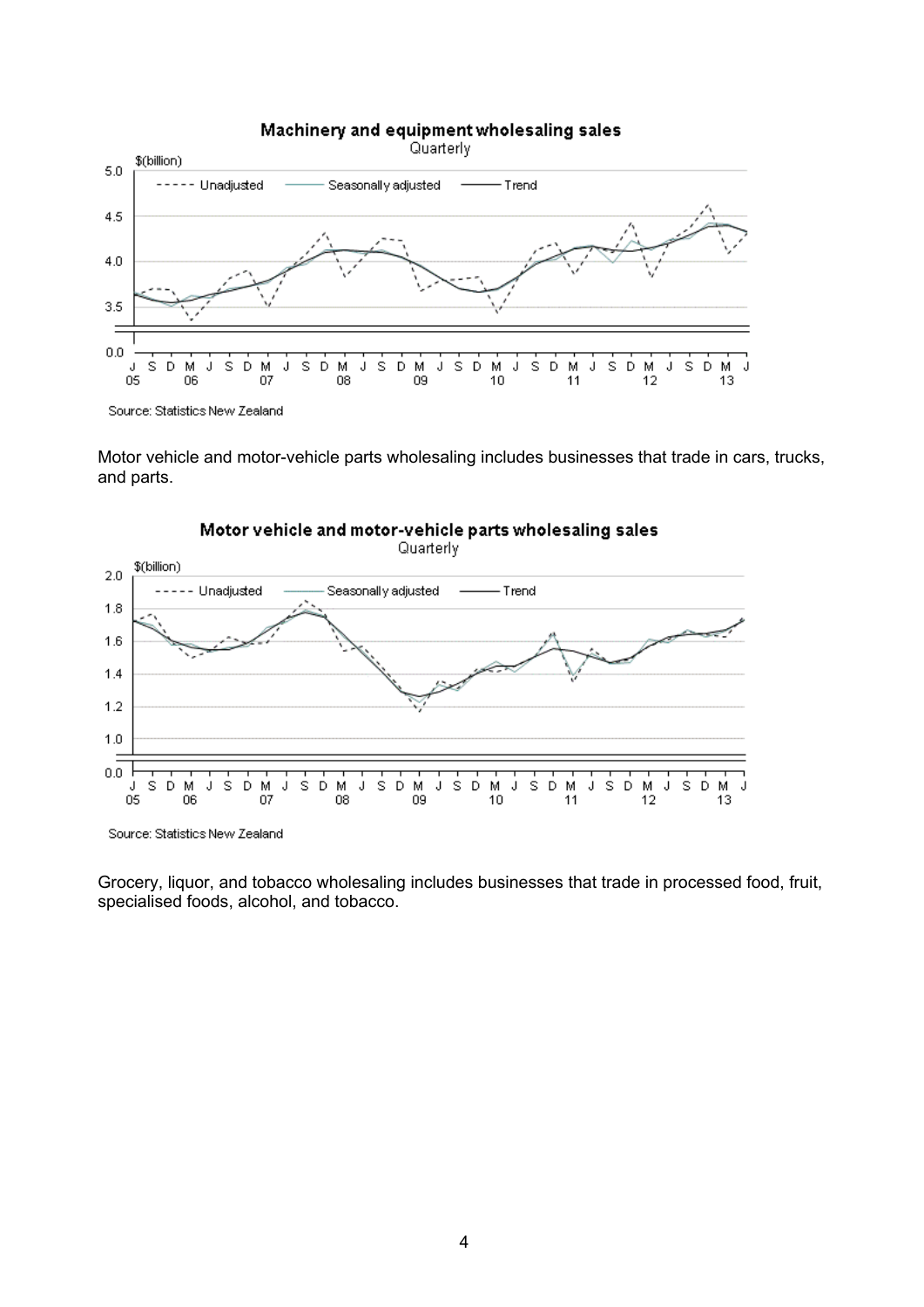

Other goods wholesaling includes businesses that trade in pharmaceutical, stationery, furniture, and textile materials.



Commission-based wholesaling includes businesses from various industries that collect commission from their sales. These include livestock agents, auction services (except real estate), and commodities brokers.

#### Grocery, liquor, and tobacco wholesaling sales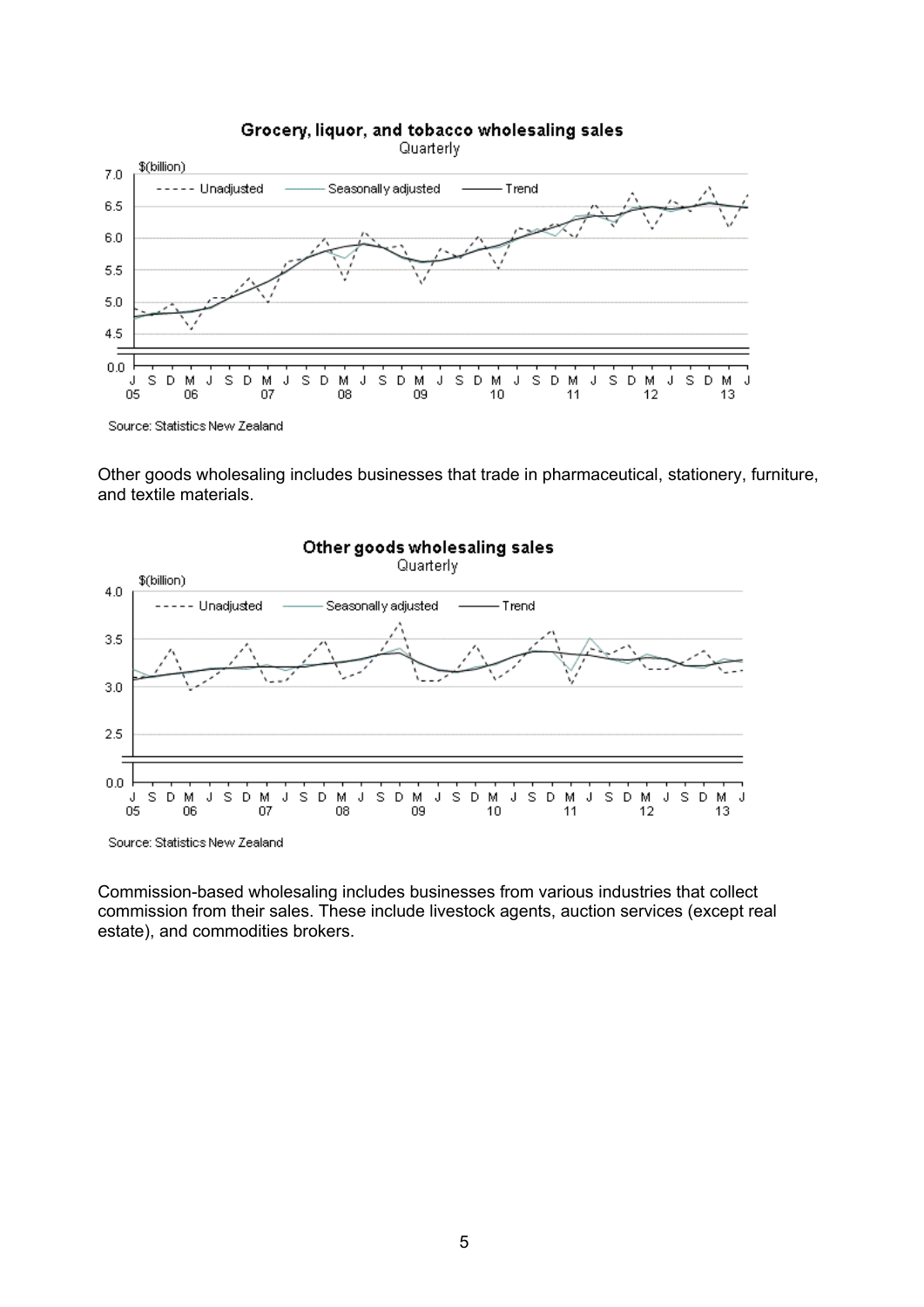

### <span id="page-5-0"></span>**Stock value shows small rise**

Stock figures are not adjusted for seasonal effects unless otherwise specified.

The total value of wholesale trade stocks at 30 June 2013 was up 0.2 percent (\$19 million) from a year earlier.



Source: Statistics New Zealand

Annual movements in the industries were as follows.

The industries with rises in stocks were:

- machinery and equipment wholesaling up 14 percent (\$321 million)
- motor vehicle and motor-vehicle parts wholesaling up 8.8 percent (\$111 million)
- $\bullet$  other goods wholesaling up 1.7 percent (\$32 million).

The industries with falls in stocks were:

basic materials wholesaling – down 10 percent (\$204 million)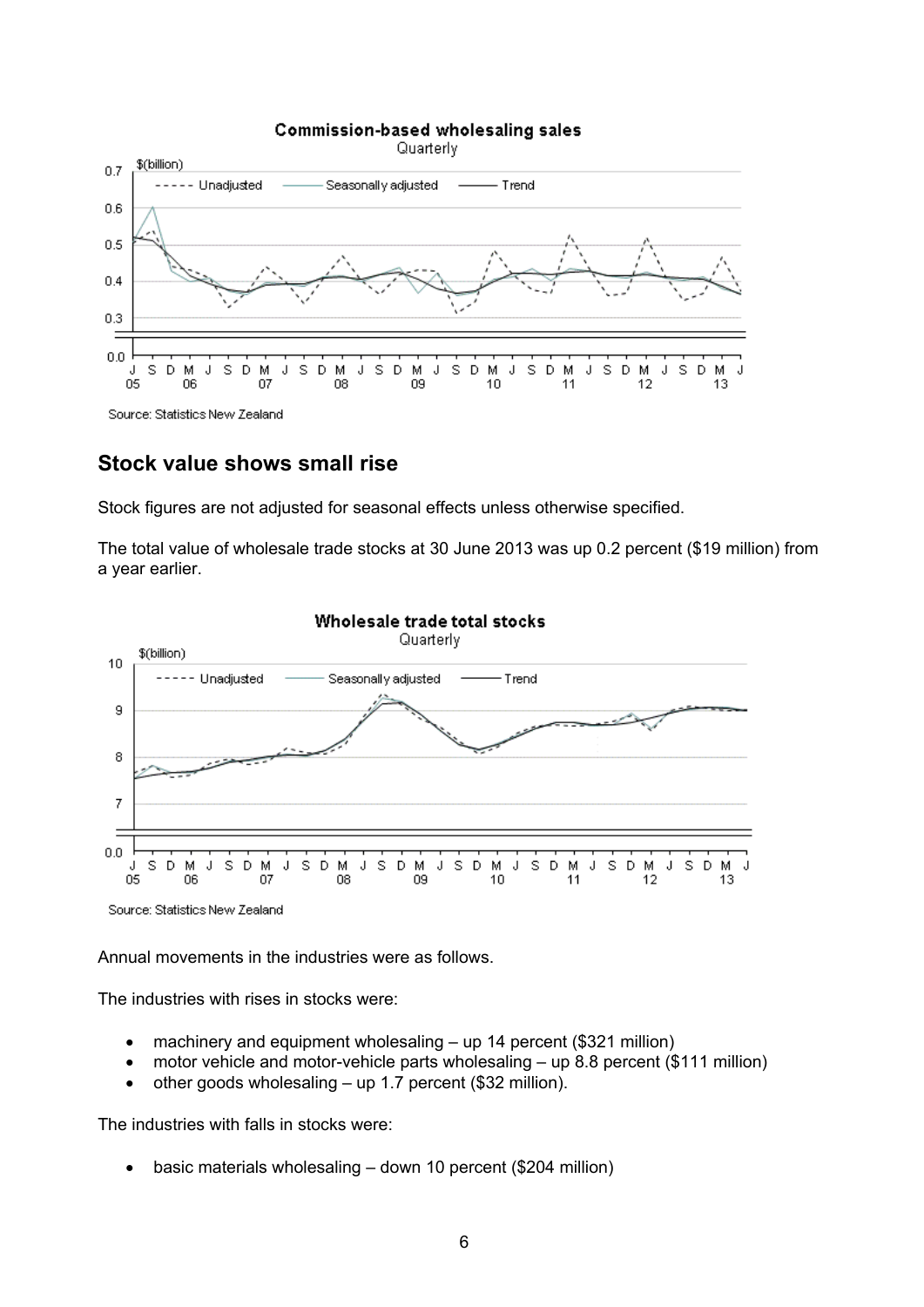- groceries, liquor, and tobacco wholesaling down 13 percent (\$202 million)
- commission-based wholesaling down 61 percent (\$39 million).

When adjusted for seasonal effects, total wholesale trade stocks were \$9.0 billion at 30 June 2013, down 0.8 percent (\$69 million) from 31 March 2013.

The trend for total wholesale trade stocks has generally been rising since the December 2009 quarter. However, it has been flat in the latest quarters.

For more detailed data, see the Excel tables in the 'Downloads' box.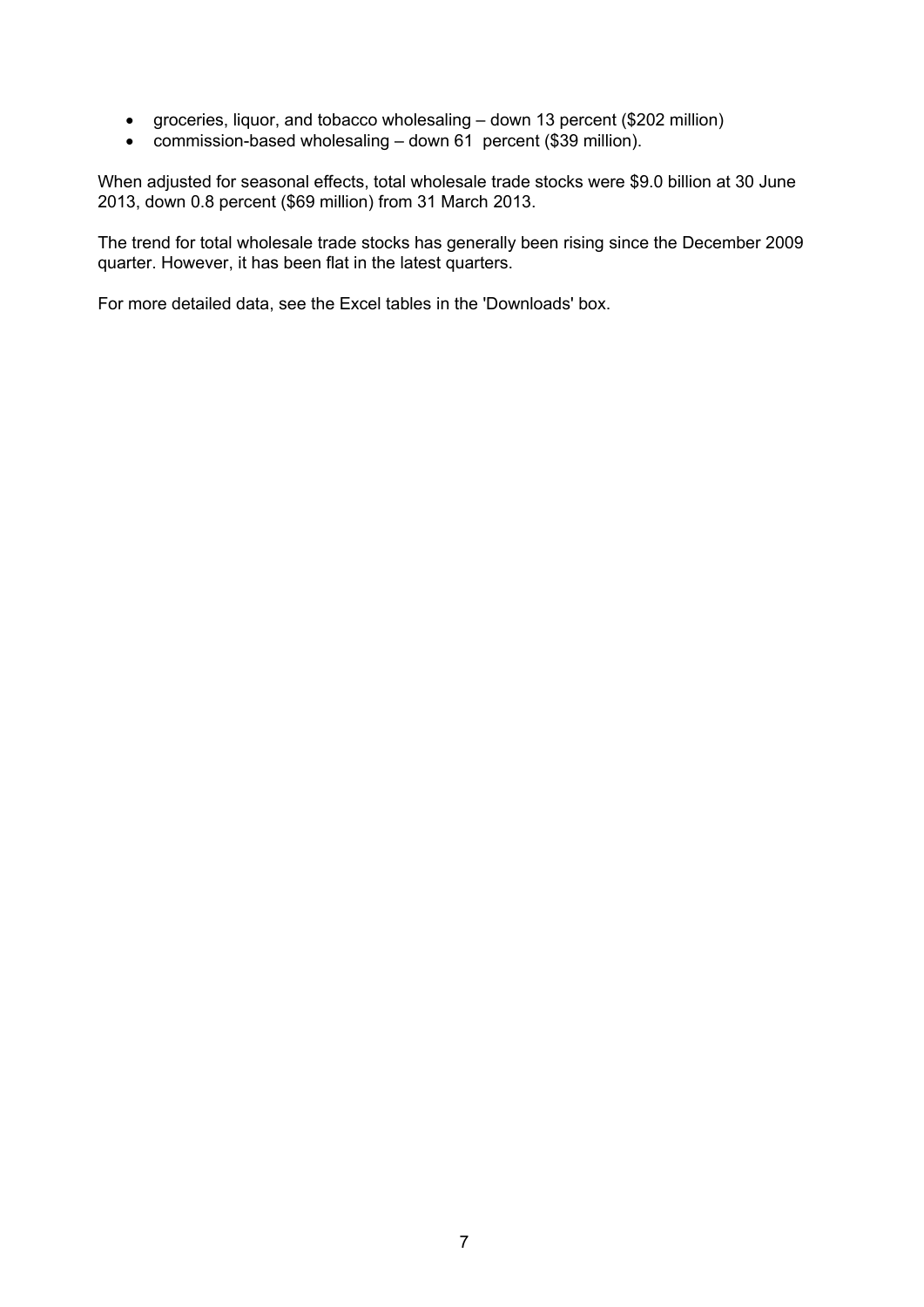### **Definitions**

### **About the Wholesale Trade Survey**

The Wholesale Trade Survey (WTS) provides short-term economic indicators for the wholesale trade sector. Survey data is also used to compile the wholesale trade sector component of quarterly national accounts. The survey was last redesigned in the September 2002 quarter.

### **More definitions**

**ANZSIC:** Australian and New Zealand Standard Industrial Classification system.

**Business Frame:** a register of all economically significant businesses operating in New Zealand. The Wholesale Trade Survey population is drawn from the Business Frame.

**Enterprise:** a business entity operating in New Zealand either as a legally constituted body such as a company, partnership, trust, local or central government trading organisation, or as a selfemployed individual.

**Kind-of-activity unit (KAU):** an enterprise subdivision that is engaged in predominantly one activity and for which a single set of accounting records is available.

**Operating income:** income from total sales. This includes:

- sales of processed goods
- sales of goods purchased for resale
- sales of services
- repair services
- processing fees
- management fees
- rental income
- leasing income
- royalties
- patent fees.

Operating income excludes:

- interest/dividends received
- **a** donations
- insurance claims
- subsidies
- government grants
- exchange rate gains
- extraordinary items
- gains on sales of fixed assets
- excise duties
- bad debts.

**Rolling mean employment (RME):** a 12-month moving average of the monthly employee-count figure.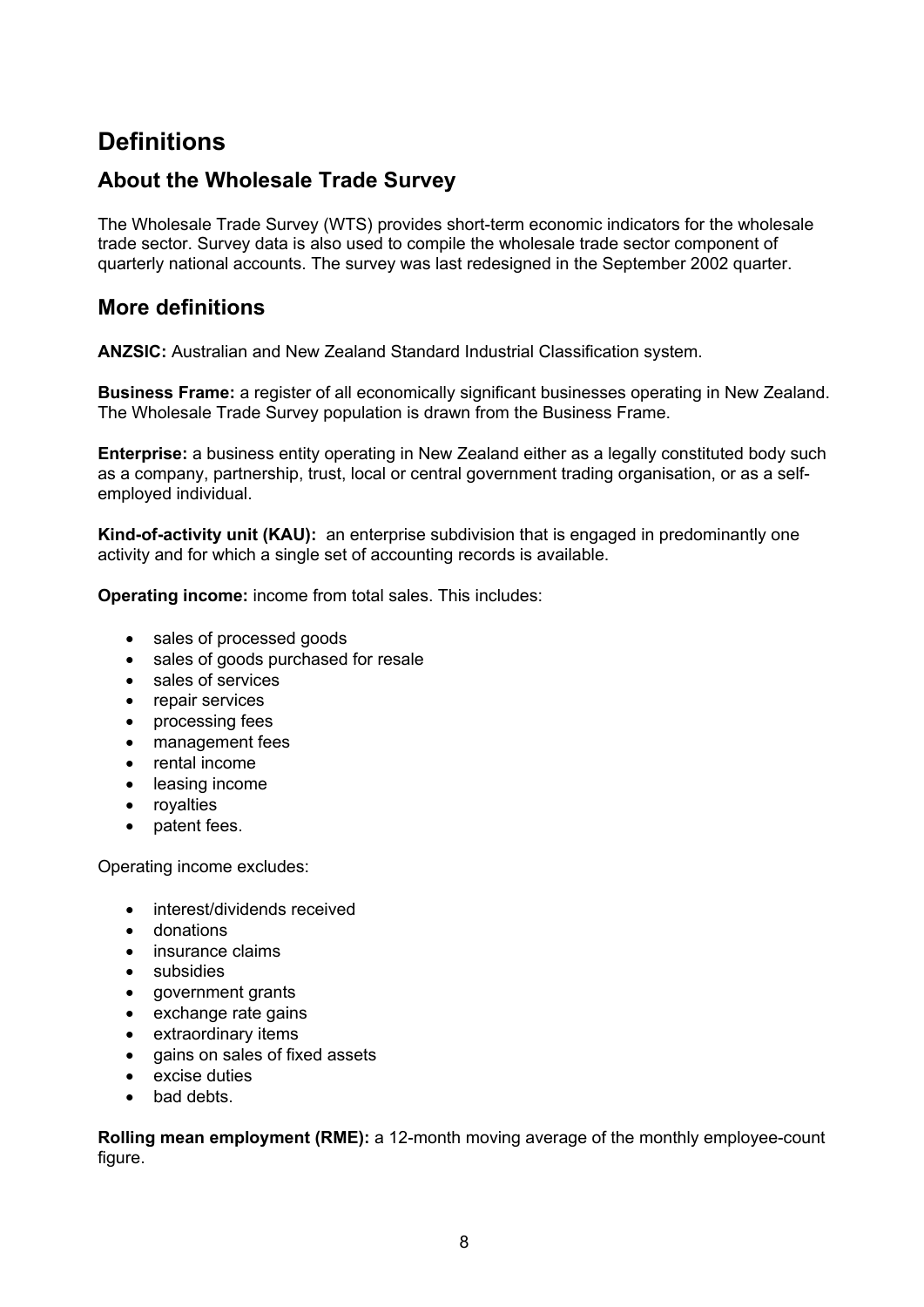**Total stocks:** closing stocks of raw materials for use in production, plus the closing stocks of finished goods, work in progress, and trading stocks.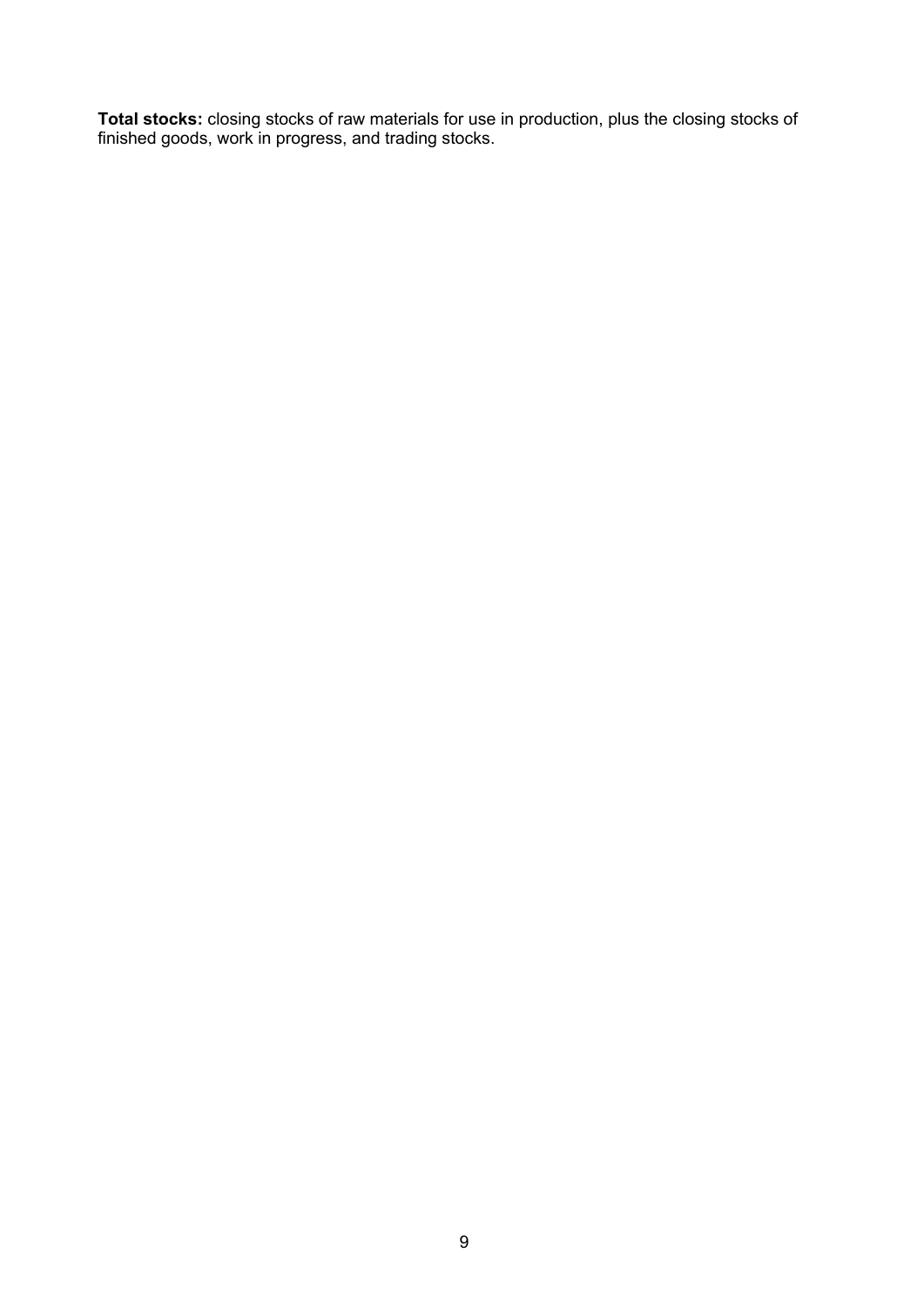### **Related links**

### **Upcoming releases**

*Wholesale Trade Survey: September 2013 quarter* will be released on 6 December 2013.

[Subscribe](http://www.stats.govt.nz/tools_and_services/services/releases-subscription.aspx) [to](http://www.stats.govt.nz/tools_and_services/services/releases-subscription.aspx) [information](http://www.stats.govt.nz/tools_and_services/services/releases-subscription.aspx) [releases](http://www.stats.govt.nz/tools_and_services/services/releases-subscription.aspx), including this one, by completing the online subscription form.

The [release](http://www.stats.govt.nz/about_us/news_and_events/release-calendar.aspx) [calendar](http://www.stats.govt.nz/about_us/news_and_events/release-calendar.aspx) lists all our upcoming information releases by date of release.

### **Past releases**

See [Wholesale](http://www.stats.govt.nz/browse_for_stats/industry_sectors/wholesale_trade/info-releases.aspx) [Trade](http://www.stats.govt.nz/browse_for_stats/industry_sectors/wholesale_trade/info-releases.aspx) [Survey](http://www.stats.govt.nz/browse_for_stats/industry_sectors/wholesale_trade/info-releases.aspx) for links to past releases.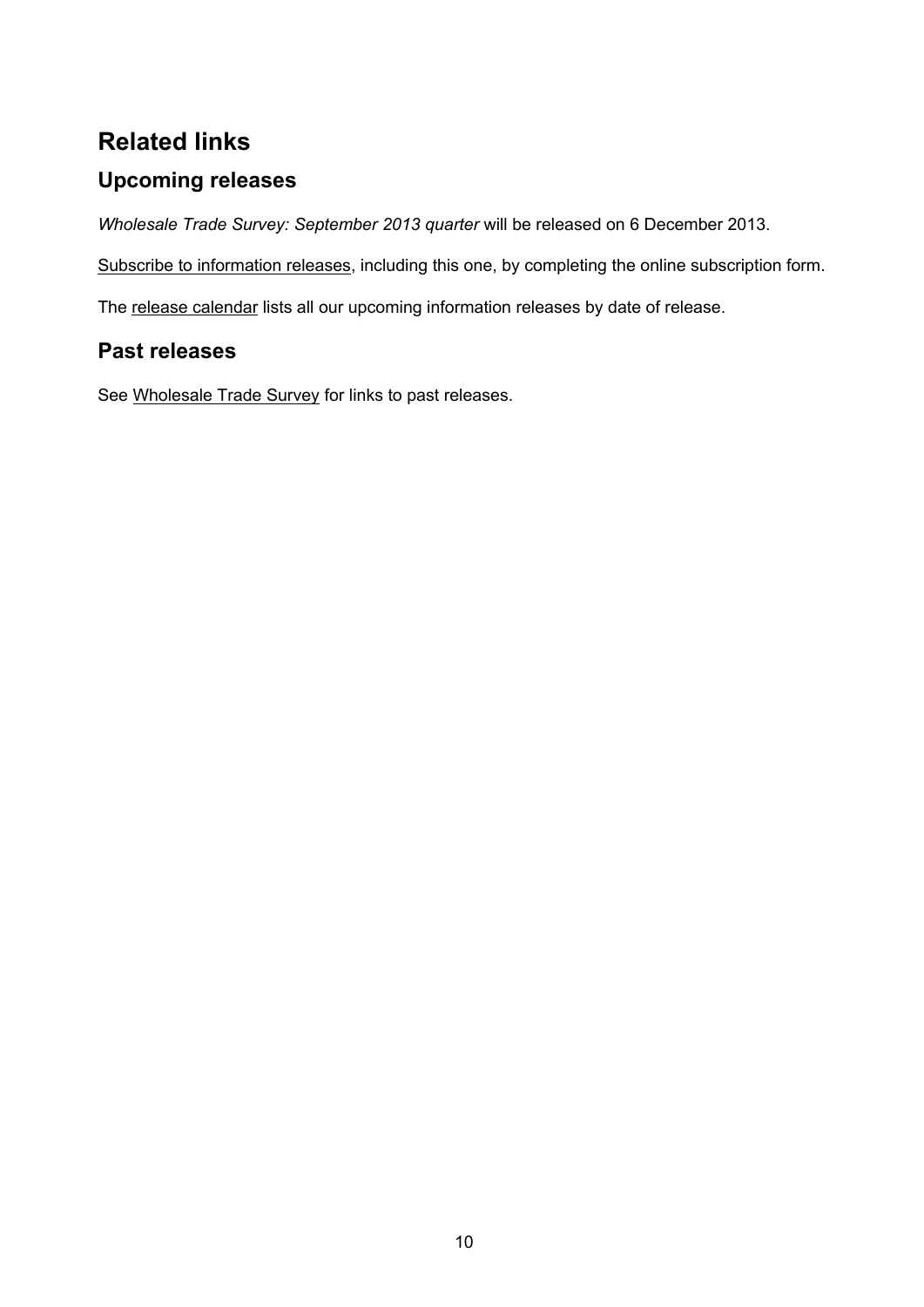### **Data quality**

### **Period-specific information**

This section contains information about data that has changed since the last release.

- [Measurement](#page-10-0) [errors](#page-10-0)
- [Postal](#page-11-0) [response](#page-11-0) [rate](#page-11-0)

### **General information**

This section contains information about data that does not change between releases.

- [Population](#page-12-0)
- [Industry](#page-12-1) [descriptions](#page-12-1)
- [Sample](#page-12-2) [design](#page-12-2)
- [Sample](#page-13-0) [maintenance](#page-13-0)
- [Sample](#page-13-1) [reselection](#page-13-1)
- [Measurement](#page-13-2) [errors](#page-13-2)
- [Seasonally](#page-13-3) [adjusted](#page-13-3) [series](#page-13-3)
- [Estimated](#page-14-0) [trend](#page-14-0)
- [More](#page-14-1) [information](#page-14-1)

### **Period-specific information**

### <span id="page-10-0"></span>**Measurement errors**

All statistical estimates are subject to measurement errors. These include both sample errors and non-sample errors. In addition, we apply imputation methodologies to cope with small firms and non-response. These measurement errors should be considered when analysing the results from the survey.

### **Sample errors**

At the industry level, the following sample errors were recorded in the June 2013 quarter, at the 95 percent confidence interval limit.

| <b>Wholesale Trade Survey sample errors for operating income</b><br>June 2013 quarter |                             |                                       |  |  |  |
|---------------------------------------------------------------------------------------|-----------------------------|---------------------------------------|--|--|--|
| Industry group                                                                        | Level (relative<br>percent) | <b>Movement (absolute</b><br>percent) |  |  |  |
| Basic material wholesaling                                                            | 6.1                         | 2.7                                   |  |  |  |
| Machinery and equipment wholesaling                                                   | 4.1                         | 2.9                                   |  |  |  |
| Motor vehicle and motor-vehicle parts<br>wholesaling                                  | 3.4                         | 5.0                                   |  |  |  |
| Grocery, liquor, and tobacco product<br>wholesaling                                   | 4.1                         | 0.7                                   |  |  |  |
| Other goods wholesaling                                                               | 3.7                         | 4.9                                   |  |  |  |
| Commission-based wholesaling                                                          | 7.9                         | 4.9                                   |  |  |  |
| <b>Total wholesale trade</b>                                                          | 2.1                         | 1.2                                   |  |  |  |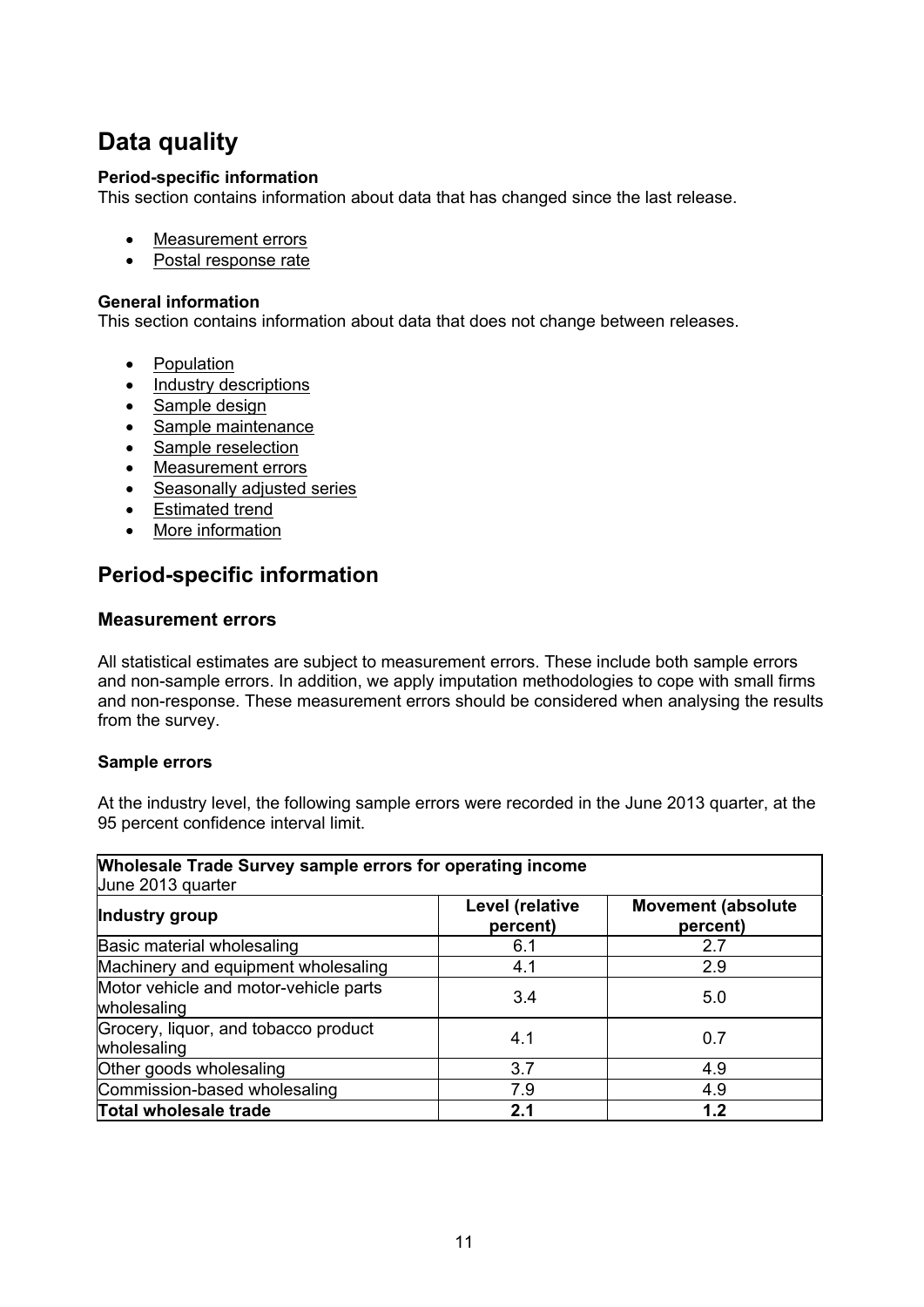The postal survey is designed to give statistics at the following levels of accuracy (at the 95 percent confidence interval):

- 5 percent for operating income and stocks at the total wholesale trade level
- 10 percent for operating income and stocks at the published industry level.

This means, for example, that there is a 95 percent chance that the true value of total wholesale trade operating income lies within 5 percent of the published estimate.

### **Imputation**

### **Small firms**

Small- to medium-sized firms are generally not surveyed. Instead, we model their variables from administrative data (GST and employer monthly schedule) sourced from Inland Revenue. We apply ratios calculated from the postal sample units to the administrative data to provide an estimate of their variables.

#### **Non-response imputation**

Although we make every attempt to achieve a 100 percent response rate, in practice this does not occur. We estimate values for non-responding businesses by methods that include:

- regression imputation
- historic imputation
- mean imputation.

Regression imputation involves estimating the variable of interest from the unit's administrative data (GST sales), based on the relationship shown by similar businesses. Historic imputation involves multiplying their response in the previous period by a non-response factor. The nonresponse factor is the average movement over the quarter by similar businesses. Mean imputation involves estimating a value for a unit by using the average value for a set of similar businesses.

### **Wholesale Trade Survey operating income imputed**

| June 2013 quarter                                 |                                                                                |              |  |  |
|---------------------------------------------------|--------------------------------------------------------------------------------|--------------|--|--|
|                                                   | Tax modelled                                                                   | Non-response |  |  |
| Industry group                                    | Percentage of operating income<br>12.0<br>14.2<br>12.7<br>14.4<br>14.8<br>18.0 |              |  |  |
| Basic material wholesaling                        |                                                                                | 6.6          |  |  |
| Machinery and equipment wholesaling               |                                                                                | 10.5         |  |  |
| Motor vehicle and motor-vehicle parts wholesaling |                                                                                | 11.7         |  |  |
| Grocery, liquor, and tobacco product wholesaling  |                                                                                | 4.0          |  |  |
| Other goods wholesaling                           |                                                                                | 10.9         |  |  |
| Commission-based wholesaling                      |                                                                                | 12.0         |  |  |
| <b>Total wholesale trade</b>                      | 13.8                                                                           | 7.5          |  |  |

### <span id="page-11-0"></span>**Postal response rate**

The response rate achieved in the June 2013 quarter was 92.5 percent. The Wholesale Trade Survey has a target response rate of 85 percent. The response rate describes the proportion of operating income that was provided by actual survey responses. Note that we calculate this response rate from the postal sample data only.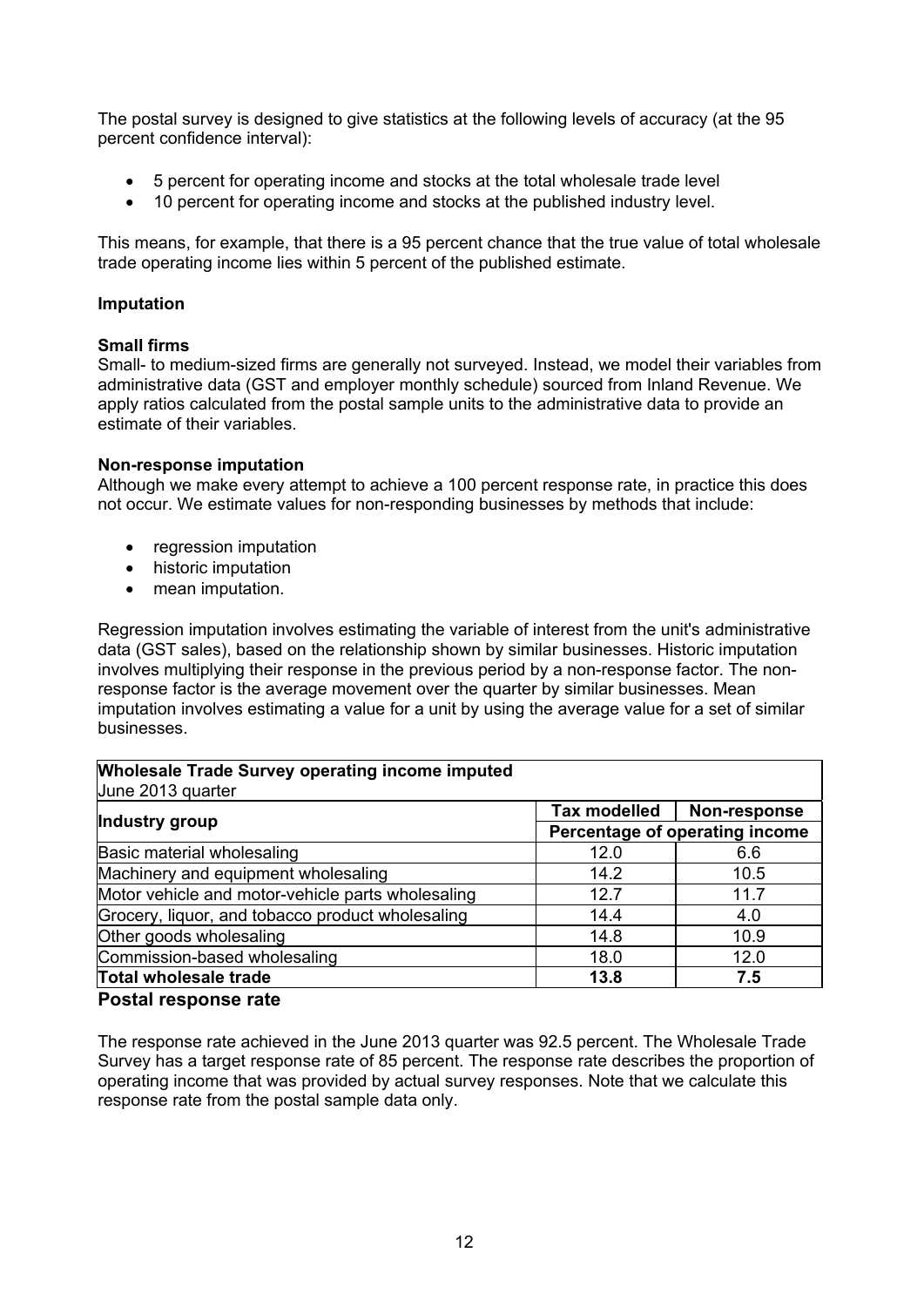### **General information**

### <span id="page-12-0"></span>**Population**

The target population for this survey is all kind-of-activity units (KAUs) operating in New Zealand that are classified as Wholesale Trade (Australian and New Zealand Standard Industrial Classification – ANZSIC06 Division F) on Statistics NZ's Business Frame.

### <span id="page-12-1"></span>**Industry descriptions**

A KAU is included in an industry based on its main activity for its operating income.

The six industries are defined as follows:

| <b>ANZSIC06 group name</b>                                 |     |
|------------------------------------------------------------|-----|
| <b>Basic material wholesaling</b>                          |     |
| Agricultural product wholesaling                           | 331 |
| Mineral, metal, and chemical wholesaling                   | 332 |
| Timber and hardware goods wholesaling                      | 333 |
| Machinery and equipment wholesaling                        |     |
| Specialised industrial machinery and equipment wholesaling | 341 |
| Other machinery and equipment wholesaling                  | 349 |
| Motor vehicle and motor-vehicle parts wholesaling          |     |
| Motor vehicle and motor-vehicle parts wholesaling          | 350 |
| Grocery, liquor, and tobacco product wholesaling           |     |
| Grocery, liquor, and tobacco product wholesaling           | 360 |
| Other goods wholesaling                                    |     |
| Textile, clothing, and footwear wholesaling                | 371 |
| Pharmaceutical and toiletry goods wholesaling              | 372 |
| Furniture, floor covering, and other goods wholesaling     | 373 |
| <b>Commission-based wholesaling</b>                        |     |
| Commission-based wholesaling                               | 380 |

### <span id="page-12-2"></span>**Sample design**

We stratify the survey population according to:

- industries defined by the ANZSIC-based NZSIOC classification
- size (in terms of the rolling-mean employment number)
- turnover (annualised GST sales).

Each NZSIOC industry classification contains between two and four substrata. Because of the contribution large units make to the economic activity within each industry group, we include them all in the sample. A portion of the remaining medium to large units is also included in the sample. In addition, we model small- to medium-sized businesses' data from administrative data (GST and employer monthly schedule) sourced from Inland Revenue.

All wholesaling KAUs belonging to a selected 'enterprise' are included. We select about 650 units from the entire population for the postal sample, and the data for approximately 35,000 units is modelled from tax data.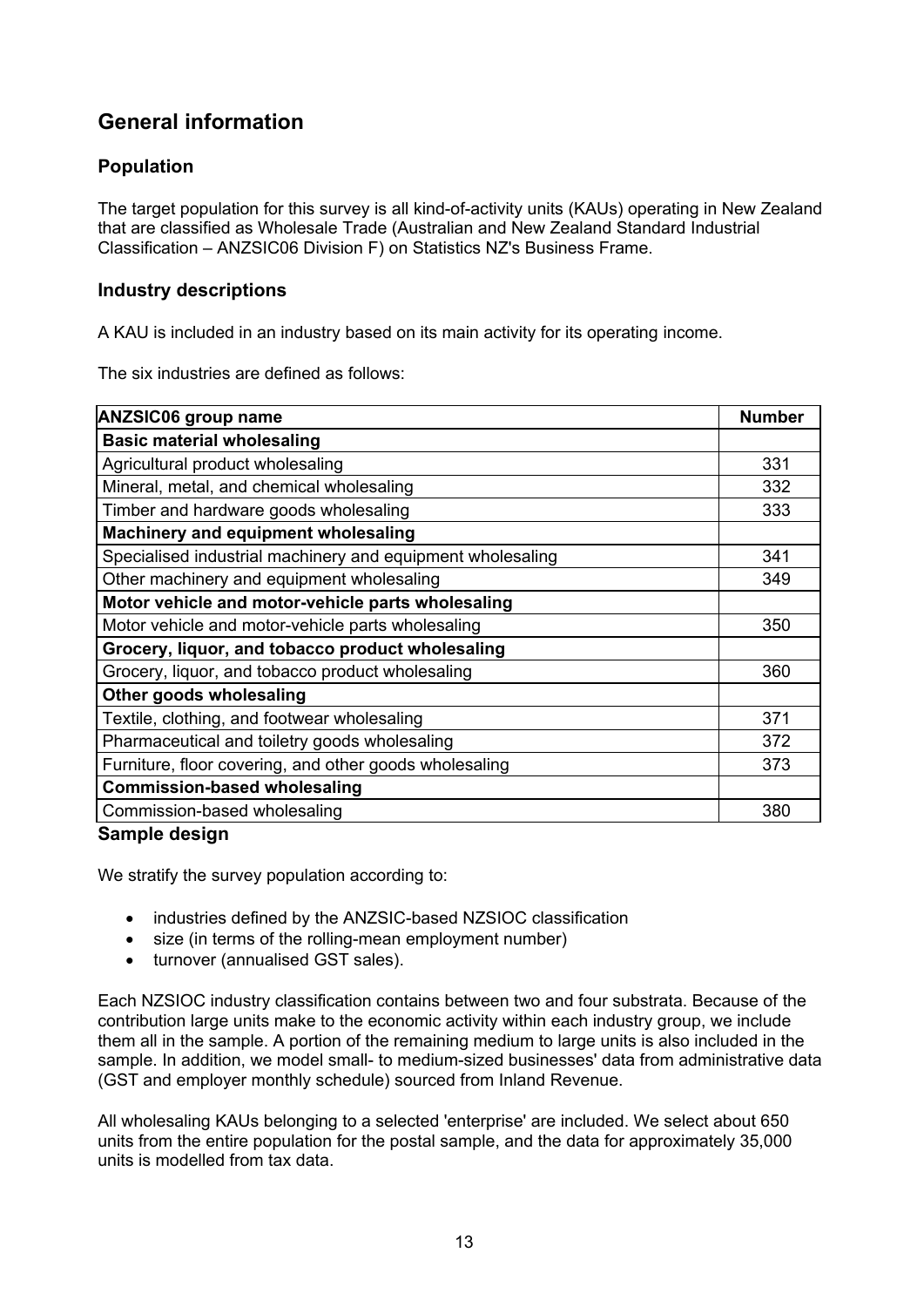### <span id="page-13-0"></span>**Sample maintenance**

Sample maintenance is the process we use to maintain the sample over time, to reflect births, deaths, and other structural changes identified on the Business Frame. The information for Business Frame changes can be from a variety of sources, including GST registrations and respondent contact.

We identify new enterprises when they register for GST. Once a quarter, the new enterprises are selected into the sample using the same criteria as for the original sample. These are referred to as 'births'. When an enterprise ceases trading, its wholesaling KAUs are removed from the survey. These are referred to as 'deaths'.

Enterprises can also enter or leave the survey sample if they are reclassifications from another industry to wholesaling. Reclassifications occur when an enterprise changes its main form of activity (eg from manufacturing to wholesale trade). These are usually identified in the Annual Frame Update Survey conducted in February each year.

### <span id="page-13-1"></span>**Sample reselection**

We reselect the sample for the Wholesale Trade Survey each quarter to ensure that the sample reflects changes occurring in the wholesale trade population.

#### <span id="page-13-2"></span>**Measurement errors**

Errors in the survey are divided into two classes: non-sampling error and sampling error.

#### **Non-sampling error**

Non-sampling error includes errors arising from biases in the patterns of response and nonresponse, inaccuracies in reporting by respondents, and errors in recording and coding data. The size of these errors is difficult to quantify. We revise data if significant errors are detected in subsequent quarters.

### **Sampling error**

Sampling error is a measure of the variability that occurs by chance because a sample, rather than an entire population, is surveyed.

### <span id="page-13-3"></span>**Seasonally adjusted series**

The X-12-ARIMA package is used to produce the seasonally adjusted estimates and trend estimates for sales in all subdivisions. Seasonal adjustment aims to eliminate the impact of regular seasonal events (such as annual cycles in agricultural production, winter, or annual holidays) on time series. This makes the data for adjacent quarters more comparable.

We revise all seasonally adjusted figures each quarter. This enables the seasonal component to be better estimated and removed from the series.

Restructuring within the dairy industry affected the grocery, liquor, and tobacco products industry series in the September 2002 quarter. In order to maintain the long-term continuity of the seasonally adjusted and trend series for primary product, food, and total wholesaling, we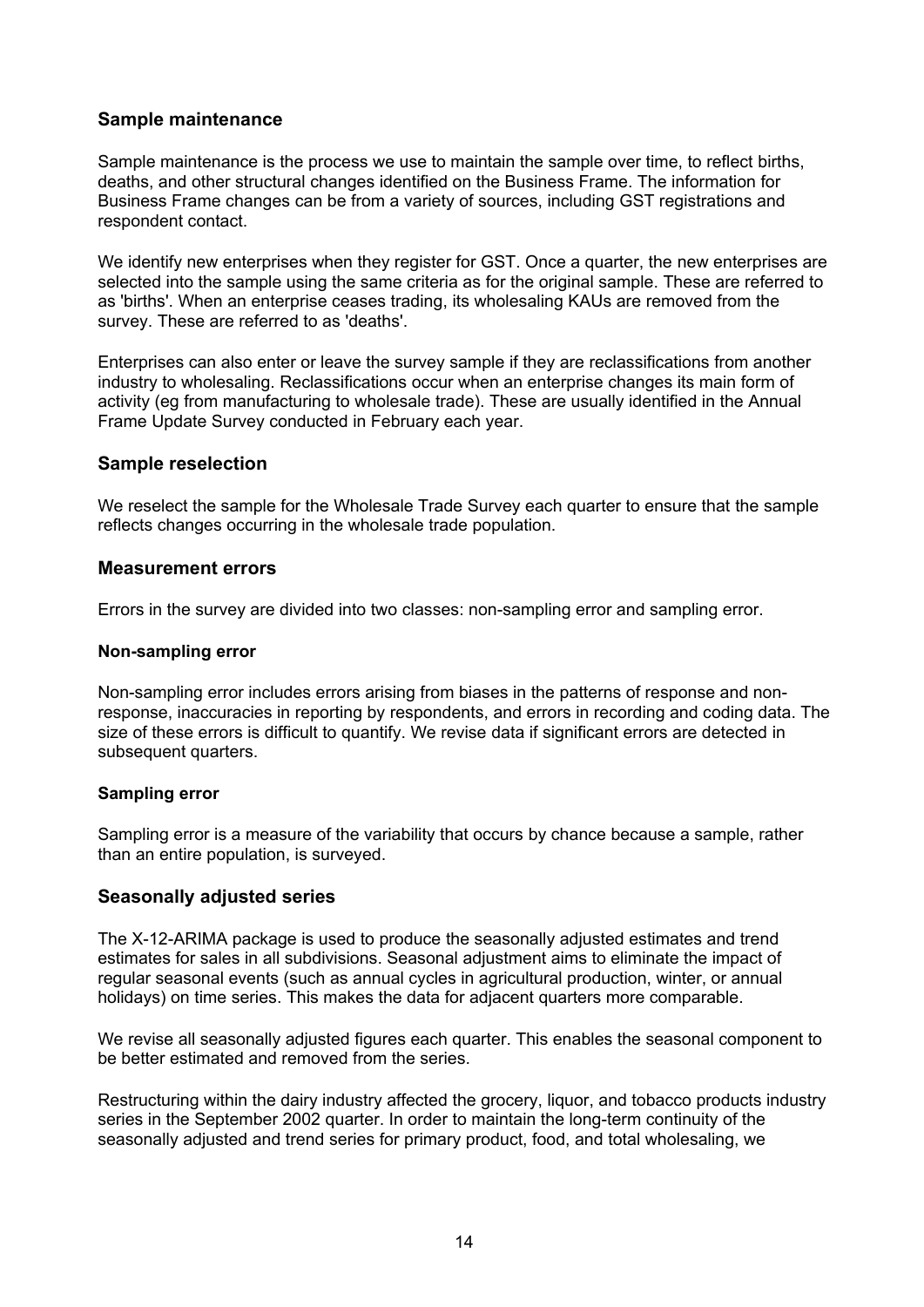adjust the actual series before the seasonal adjustment program is run. This adjustment to the actual series removes the discontinuity in the series.

The X-12-ARIMA seasonal adjustment package is very robust. However, problems occur when there is an abrupt change in the seasonal variation, as with other seasonal adjustment packages.

### <span id="page-14-0"></span>**Estimated trend**

For any series, the survey estimates can be broken down into three components: trend, seasonal, and irregular. While seasonally adjusted series have the seasonal component removed, trend series have both the seasonal and the irregular components removed. Trend estimates reveal the underlying direction of movement in a series, and are likely to indicate turning points more accurately than seasonally adjusted estimates.

We calculate the trend series using the X-12-ARIMA seasonal adjustment package. They are based on a five-term moving average of the seasonally adjusted series, with an adjustment for outlying values.

Trend estimates towards the end of the series incorporate new data as it becomes available and can, therefore, change as more observations are added to the series. Revisions can be particularly large if an observation is treated as an outlier in one quarter, but is found to be part of the underlying trend as further observations are added to the series. Typically, only the estimates for the most recent quarter will be substantially revised.

### <span id="page-14-1"></span>**More information**

See [Wholesale](http://www2.stats.govt.nz/domino/external/omni/omni.nsf/outputs/wholesale+trade+survey) [Trade](http://www2.stats.govt.nz/domino/external/omni/omni.nsf/outputs/wholesale+trade+survey) [Survey](http://www2.stats.govt.nz/domino/external/omni/omni.nsf/outputs/wholesale+trade+survey) for more information.

### **Liability**

While all care and diligence has been used in processing, analysing, and extracting data and information in this publication, Statistics NZ gives no warranty it is error-free and will not be liable for any loss or damage suffered by the use directly, or indirectly, of the information in this publication.

### **Timing**

Our information releases are delivered electronically by third parties. Delivery may be delayed by circumstances outside our control. Statistics NZ accepts no responsibility for any such delay.

### **Crown copyright©**



This work is licensed under the [Creative](http://creativecommons.org/licenses/by/3.0/nz/deed.en) [Commons](http://creativecommons.org/licenses/by/3.0/nz/deed.en) [Attribution](http://creativecommons.org/licenses/by/3.0/nz/deed.en) [3.0](http://creativecommons.org/licenses/by/3.0/nz/deed.en) [New](http://creativecommons.org/licenses/by/3.0/nz/deed.en) [Zealand](http://creativecommons.org/licenses/by/3.0/nz/deed.en) licence. You are free to copy, distribute, and adapt the work, as long as you attribute the work to Statistics NZ and abide by the other licence terms. Please note you may not use any departmental or governmental emblem, logo, or coat of arms in any way that infringes any provision of the [Flags,](http://www.legislation.govt.nz/act/public/1981/0047/latest/DLM51358.html) [Emblems,](http://www.legislation.govt.nz/act/public/1981/0047/latest/DLM51358.html) [and](http://www.legislation.govt.nz/act/public/1981/0047/latest/DLM51358.html) [Names](http://www.legislation.govt.nz/act/public/1981/0047/latest/DLM51358.html) [Protection](http://www.legislation.govt.nz/act/public/1981/0047/latest/DLM51358.html) [Act](http://www.legislation.govt.nz/act/public/1981/0047/latest/DLM51358.html) [1981](http://www.legislation.govt.nz/act/public/1981/0047/latest/DLM51358.html). Use the wording 'Statistics New Zealand' in your attribution, not the Statistics NZ logo.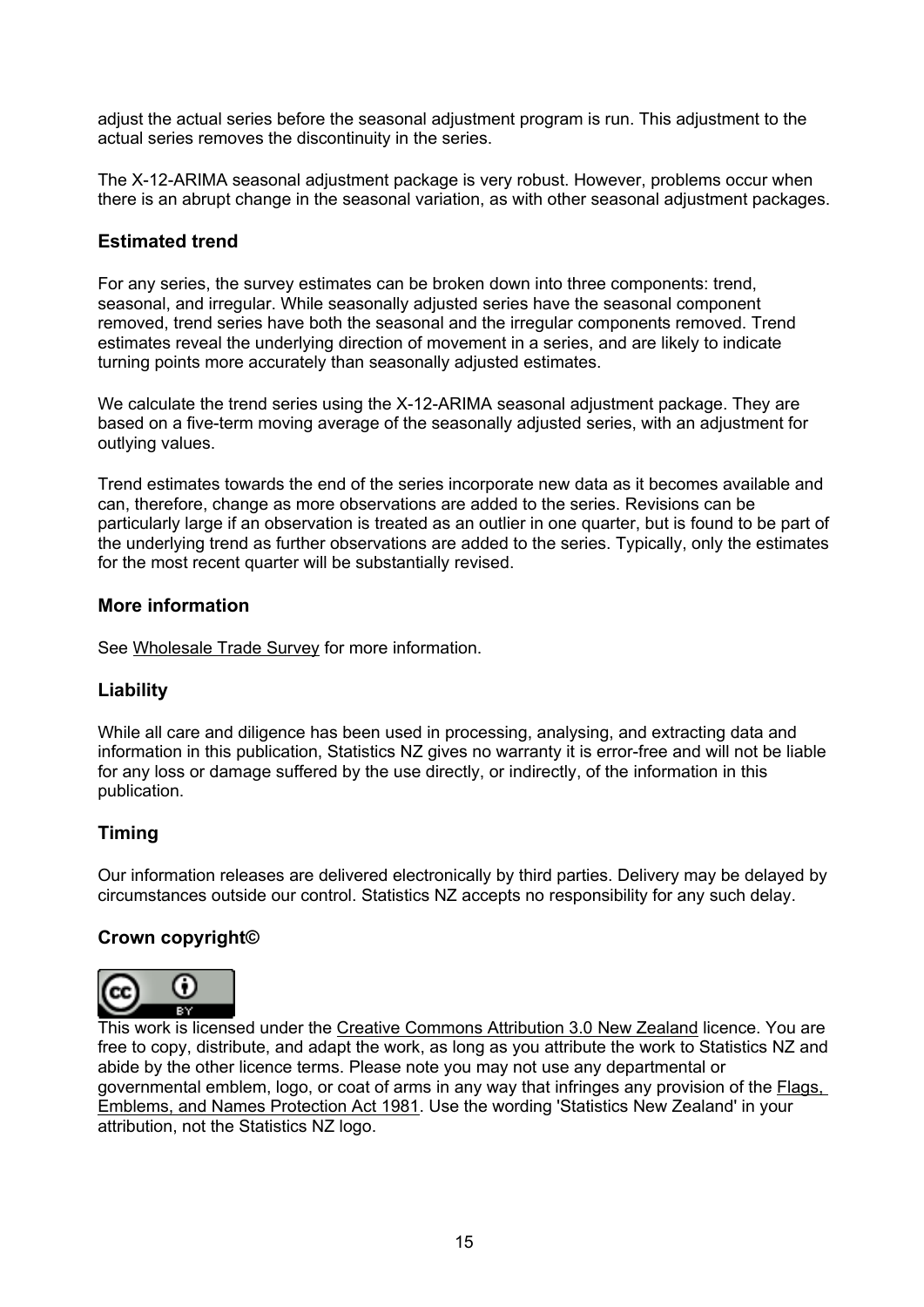### **Revision**

There is a revision for the March 2013 quarter due to new information collected from respondents during the June 2013 quarter.

| Series affected                                              |            |        | <b>Published on</b> |  |
|--------------------------------------------------------------|------------|--------|---------------------|--|
|                                                              |            |        | 6 Sep<br>2013       |  |
|                                                              |            |        | (\$million)         |  |
| Machinery and equipment wholesaling sales                    | WTSQ.SB1CA | 4,041  | 4,089               |  |
| Grocery, liquor, and tobacco wholesaling sales               | WTSQ.SD1CA | 6,258  | 6,158               |  |
| Wholesale trade total sales                                  | WTSQ.SZ1CA | 19,950 | 19,897              |  |
| Machinery and equipment wholesaling finished<br>goods stocks | WTSQ.SB5CA | 2,583  | 2,555               |  |
| Machinery and equipment wholesaling total<br><b>stocks</b>   | WTSQ.SB9CA | 2,698  | 2,670               |  |
| Wholesale trade total finished goods stocks                  | WTSQ.SZ5CA | 8,649  | 8,621               |  |
| Wholesale trade total stocks                                 | WTSQ.SZ9CA | 9,034  | 9,006               |  |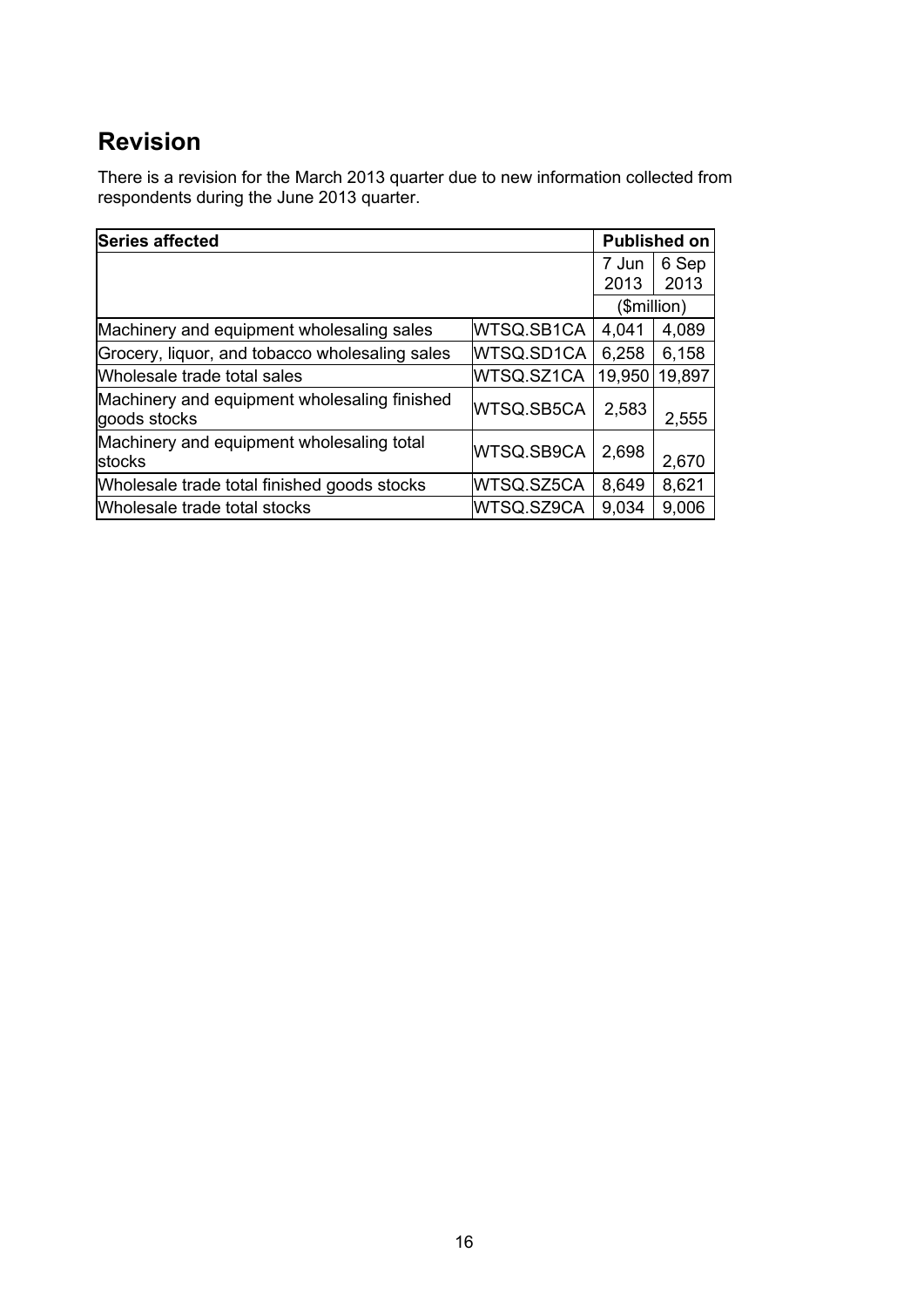### **Contacts**

### **For media enquiries contact:**

Blair Cardno Christchurch 03 964 8700 **Email:** [info@stats.govt.nz](mailto:info@stats.govt.nz)

### **For technical information contact:**

Dan Ikonnikov Christchurch 03 964 8700 **Email:** [info@stats.govt.nz](mailto:info@stats.govt.nz)

### **For general enquiries contact our Information Centre:**

Phone: 0508 525 525 (toll-free in New Zealand) +64 4 931 4600 (outside New Zealand) **Email:** [info@stats.govt.nz](mailto:info@stats.govt.nz)

### **Subscrip[ti](http://www.stats.govt.nz/tools_and_services/services/releases-subscription.aspx)on service:**

[Subscribe](http://www.stats.govt.nz/tools_and_services/services/releases-subscription.aspx) [to](http://www.stats.govt.nz/tools_and_services/services/releases-subscription.aspx) [information](http://www.stats.govt.nz/tools_and_services/services/releases-subscription.aspx) [releases](http://www.stats.govt.nz/tools_and_services/services/releases-subscription.aspx), including this one, by completing the online subscription form.

### **Correction notifications:**

[Subscribe](mailto:subscriptions@stats.govt.nz?subject=Subscribe to correction notifications for Wholesale Trade Survey) [to](mailto:subscriptions@stats.govt.nz?subject=Subscribe to correction notifications for Wholesale Trade Survey) [receive](mailto:subscriptions@stats.govt.nz?subject=Subscribe to correction notifications for Wholesale Trade Survey) [an](mailto:subscriptions@stats.govt.nz?subject=Subscribe to correction notifications for Wholesale Trade Survey) [email](mailto:subscriptions@stats.govt.nz?subject=Subscribe to correction notifications for Wholesale Trade Survey) if a correction notice is published for Wholesale Trade Survey. [Unsubscribe](mailto:subscriptions@stats.govt.nz?subject=Unsubscribe to correction notifications for Wholesale Trade Survey) [to](mailto:subscriptions@stats.govt.nz?subject=Unsubscribe to correction notifications for Wholesale Trade Survey) [correction](mailto:subscriptions@stats.govt.nz?subject=Unsubscribe to correction notifications for Wholesale Trade Survey) [notifications](mailto:subscriptions@stats.govt.nz?subject=Unsubscribe to correction notifications for Wholesale Trade Survey) for Wholesale Trade Survey.

[Subscribe](mailto:subscriptions@stats.govt.nz?subject=Subscribe to correction notifications for all releases) [to](mailto:subscriptions@stats.govt.nz?subject=Subscribe to correction notifications for all releases) [all](mailto:subscriptions@stats.govt.nz?subject=Subscribe to correction notifications for all releases) to receive an email if a correction notice is published for any of our information releases.

[Unsubscribe](mailto:subscriptions@stats.govt.nz?subject=Unsubscribe to correction notifications for all releases) [to](mailto:subscriptions@stats.govt.nz?subject=Unsubscribe to correction notifications for all releases) [all](mailto:subscriptions@stats.govt.nz?subject=Unsubscribe to correction notifications for all releases) if you change your mind.